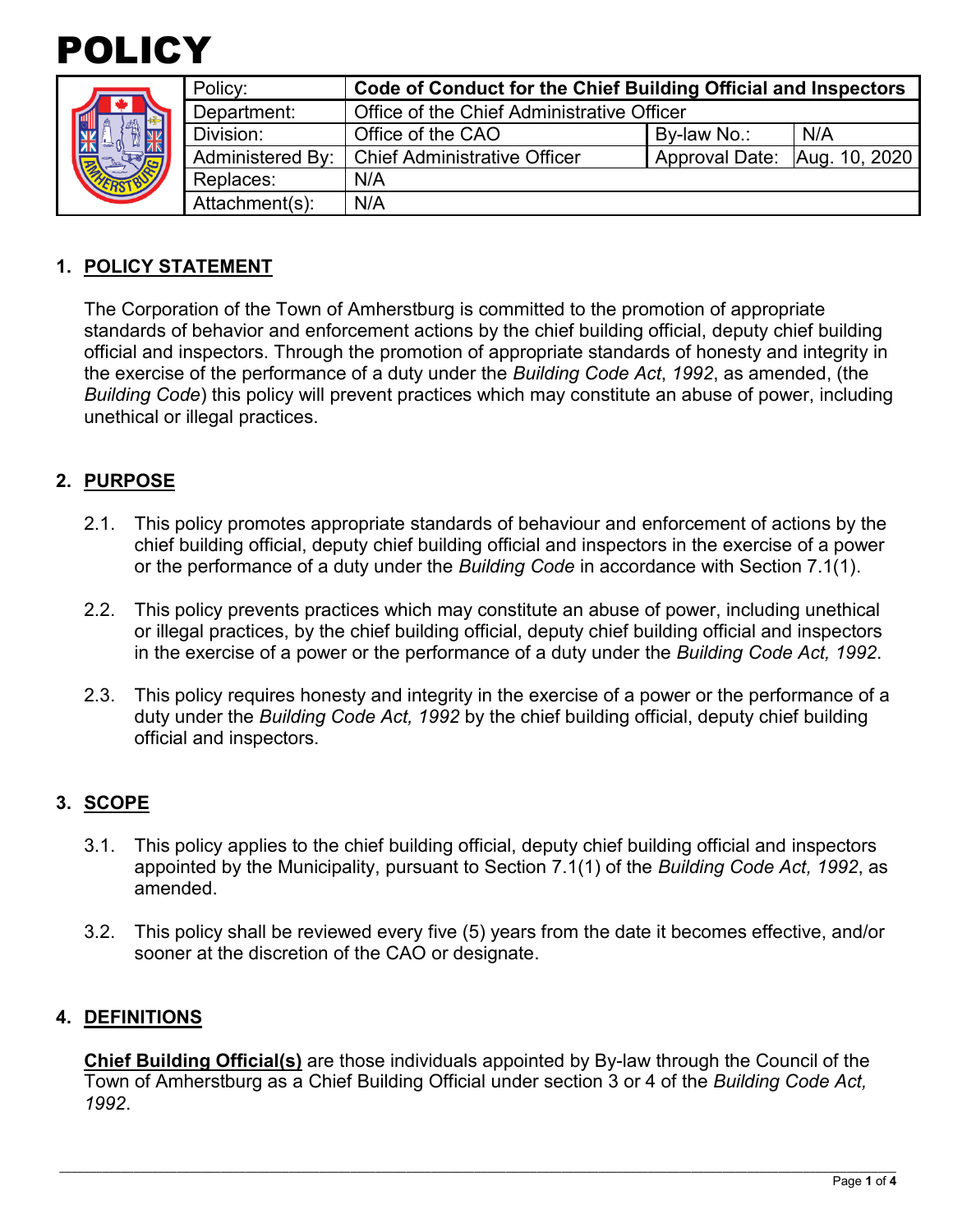**Inspector(s)** are those individuals appointed by By-law through the Council of the Town of Amherstburg as inspectors under section 3, 3.1, 4, 6.1. or 6.2 of the *Building Code Act, 1992*.

Common definitions, acronyms, and terms are available in the Glossary located on the Town's Policies webpage.

# **5. INTERPRETATIONS**

 Any reference in this policy to any statute or any section of a statute shall, unless expressly time. Any references to a By-law or Town policy shall be deemed to be a reference to the most stated, be deemed to be reference to the statute as amended, restated or re-enacted from time to recent passed policy or By-law and any replacements thereto.

# **6. GENERAL CONDITIONS**

### 6.1. **Code of Conduct**

- 6.1.1. The chief building official, deputy chief building official and inspectors appointed under the *Building Code Act, 1992* are required to:
	- 6.1.1.1. Act in the public interest, particularly with regard to the safety of buildings and structures;
	- 6.1.1.2. Conduct themselves with a high degree of personal integrity and ethics, and in particular they should not place themselves, or permit themselves to be placed, in a position which would constitute, or on an objective basis give a reasonable apprehension, of a conflict of interest or breach of trust;
	- 6.1.1.3. Exercise powers in accordance with the provisions of the Act, the *Building Code Act, 1992* and other applicable law that governs the authorization, construction, occupancy and safety of buildings and designated structures;
	- 6.1.1.4. Apply all relevant building laws, regulations and standards in a consistent and fair manner, independent of any influence by interested parties;
	- 6.1.1.5. Act honestly, reasonably and professionally in the discharge of their duties;
	- with laws governing freedom of information and protection of privacy. 6.1.1.6. Not divulge any confidential or sensitive information or material that they become privy to in the performance of their duties, except in accordance
	- 6.1.1.7. Not accept any personal benefit which may create a conflict of their duties;
	- 6.1.1.8. Not perform duties where a personal interest may create a conflict; and,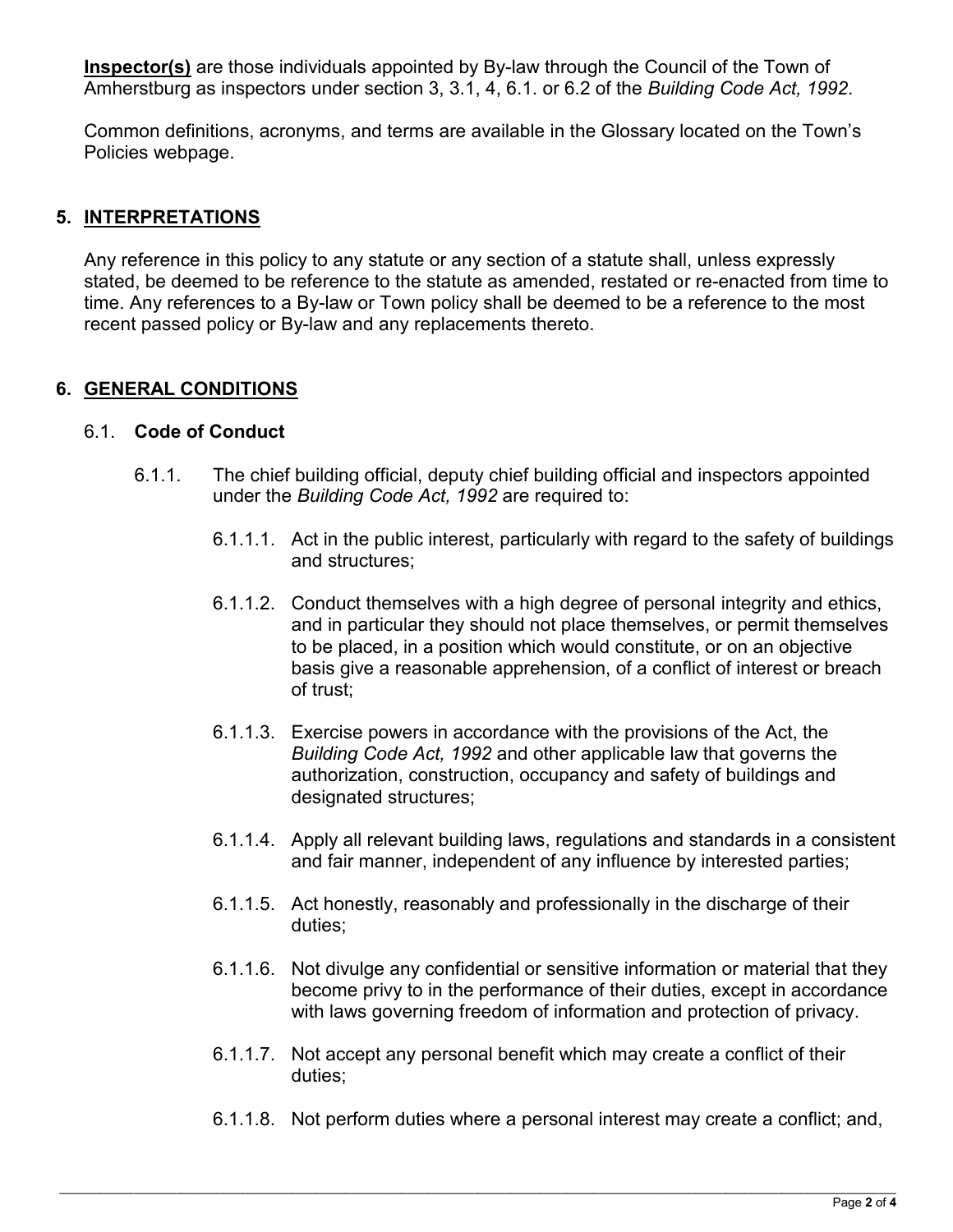6.1.1.9. Not act beyond their level of competence or outside of their area of expertise or qualifications as a registered Building Official.

# 6.2. **Allegations of Contraventions**

- 6.2.1. All allegations of contraventions under this Code of Conduct must:
	- 6.2.1.1. Be signed and submitted in writing by the complainant to the Department Director or designate within one (1) year of the alleged contravention having taken place; and,
	- 6.2.1.2. Indicate how the contravention violates this Code of Conduct with specific reference to the applicable section of this policy. The complainant and complaint information will be subject to the provisions of the *Municipal Freedom of Information and Protection of Privacy Act*.
	- 6.2.1.3. Any person who has reason to believe the Code of Conduct has been breached shall bring the matter to the Department Director or designate.

## 6.3. **Enforcement Guidelines**

- 6.3.1. Compliance with this code of conduct shall constitute a condition of employment as a chief building official, deputy chief building official, or inspector, appointed under the *Building Code Act, 1992*.
- 6.3.2. Upon receiving a complaint, the Department Director or designate shall review the allegations of the breach and, where warranted, shall recommend to the CAO that an investigation be conducted and that an investigator be appointed.

## 6.4. **Contravention of Code of Conduct**

- 6.4.1. Where there is a finding of contravention(s) of this policy, the investigator shall recommend any sanctions in accordance with the Town's discipline policy.
- 6.4.2. Any appointed individual who fails to act in accordance with the provisions of the Code of Conduct may be subject to disciplinary action appropriate to the severity of the breach.

# **7. RESPONSIBILITIES**

- 7.1. **Council** has the authority and responsibility to:
	- 7.1.1. Ensure the *Code of Conduct for the Chief Building Official and Inspectors* is adopted in accordance with the *Building Code Act*, Section 7.1(1).
	- 7.1.2. Appoint Chief Building Officials and Inspectors.
- 7.2. The **CAO** has the authority and responsibility to:
	- 7.2.1. Investigate, or delegate responsibility to investigate, written allegations of any breach of the Code of Conduct.
	- 7.2.2. Ensure adherence and enforcement of the Code of Conduct.